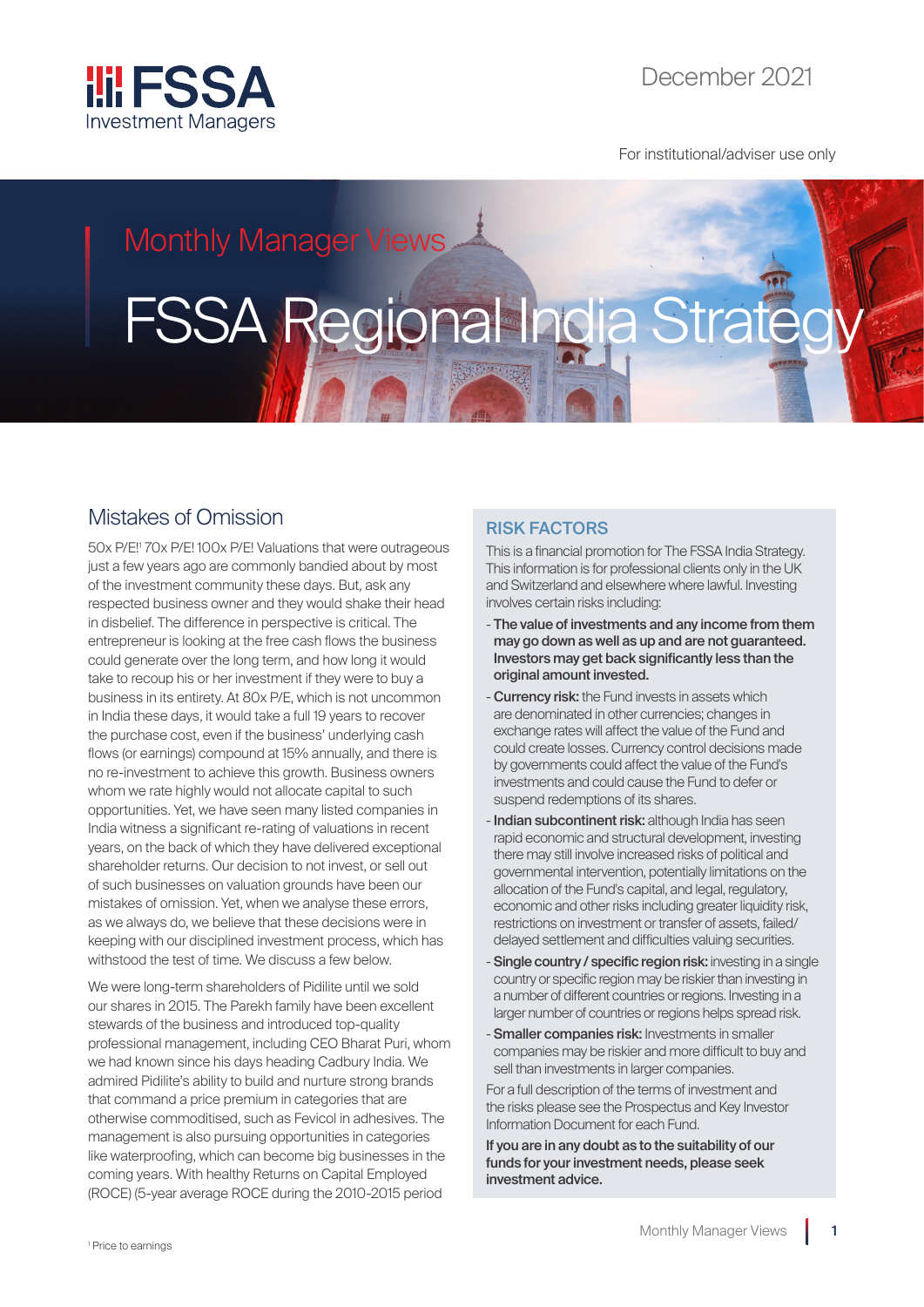was 25%) and decent growth rates (sales growing at roughly 17% compound annual growth rates (CAGR) in that period), it was a core holding of ours. Given the high quality, it was not "cheap", trading at around 22x P/E during the 2012-2014 period. Subsequently though, valuations kept rising and by 2015 they had gone past 40x P/E — a level that was higher even than fast-moving consumer goods (FMCG) peers Hindustan Unilever and Nestle India at the time! At this point, we reluctantly sold our shares, confident that we would get the chance to buy them back at more sensible valuations. Unfortunately, since then, we have seen its valuation multiple double to over 80x today. While we admire the business, its people and the opportunity ahead of it, we simply cannot fathom paying such multiples.

Instead, Colgate-Palmolive (India) and Godrej Consumer Products are today still among our largest holdings. Colgate's brand in oral care is unrivalled. It had lost some market share in recent years, as the herbal segment grew rapidly in India. Under new CEO Ram Raghavan, it has stepped up its investments in brand building and launched innovative products, which has begun to yield results in the form of market share gains. Over the medium term, it also has the

opportunity to launch other leading brands from its parent's portfolio. Godrej Consumer Products has faced some challenges across its geographies (notably Africa) in recent years. In response, its board has appointed several strong professionals, including Sudhir Sitapati, who has spent over two decades at Unilever, as its CEO. Mr Sitapati recently laid out his plans to accelerate Godrej Consumer's growth and improve its profitability over the medium term. We expect the company's performance to improve under his leadership.

When we view the performance of our holdings against Pidilite, we note that Colgate has grown its earnings per share substantially faster over the last five years. It generates exceptionally high ROCE as well. Despite the challenges across Godrej Consumer's businesses, earnings have also grown faster than at Pidilite over this period and its ROCE is only slightly lower. Yet, valuations of both Colgate-Palmolive India and Godrej Consumer are at approximately half of Pidilite's levels (though admittedly, still high in absolute terms). Based on the strength of their franchises and the improvement we expect under their current management teams, we find the risk-reward with these companies to be much more attractive.

| <b>INR</b>                | 5-year Earnings Per<br><b>Share CAGR</b><br>(FY16 - FY21) | <b>Pre-Tax Return on</b><br><b>Capital Employed</b><br>(FY21) | <b>March 2023</b><br><b>Estimated P/E</b> |
|---------------------------|-----------------------------------------------------------|---------------------------------------------------------------|-------------------------------------------|
| <b>Pidilite</b>           | 8.6%                                                      | 29%                                                           | 80.4x                                     |
| Colgate-Palmolive (India) | 12.4%                                                     | 348%                                                          | 34.8x                                     |
| Godrej Consumer Products  | $9.0\%$                                                   | 23%                                                           | 42.9x                                     |

Source: FactSet, as at 31 December 2021

We were anchor investors in the Initial Public Offering (IPO) of Avenue Supermarts in 2017. After its valuations more than doubled after listing to over 50x forward P/E, we felt compelled to sell our holding. It is currently valued at 7x forward Enterprise Value (EV)/Sales and 115x forward P/E, compared to industry leaders such as Tesco, Sun Art and Dairy Farm which are valued below 0.5x EV/Sales and at 12x to 20x forward P/E. In fact, Avenue Supermart's market capitalisation of USD 40bn is 35% higher than that of Tesco, while its sales are 1/23<sup>rd</sup> and profits are 1/18<sup>th</sup> of Tesco. Similarly, we find it difficult to pay 9x forward Price to Book (P/B) for India's largest non-banking finance company valued at USD 63bn, when ICICI Bank, with a leading deposit franchise, has a market capitalisation only 20% higher and forward P/B of 3x. In some instances, our mistakes of omission have been for reasons other than valuations. We have not owned one of India's largest conglomerates, due to our concerns around its governance practices and culture. The company is known for using its connections in the government to change policies and regulations in order to benefit itself or exert pressure on its competitors. We simply do not view this as a sustainable competitive advantage.

Irrespective of how attractive its prospects or valuations become, we would not own such a business.

Fundamentally, our investment philosophy is focused on capital preservation and absolute returns and as such, we accept these mistakes of omission as an outcome of our adherence to it.

## Performance Commentary

The FSSA Indian Subcontinent Fund rose in December. The key contributors to performance were **Infosys and** Godrej Industries.

Infosys gained following the announcement of strong quarterly earnings and an upward revision of earnings guidance by one of its leading global peers. This indicated that customer demand for information technology (IT) services outsourcing remains strong.

Godrej Industries rose following an increase in the share price of Godrej Consumer Products, after its new CEO, Sudhir Sitapati announced the medium-term ambitions and strategy for the business. Its stake in Godrej Consumer

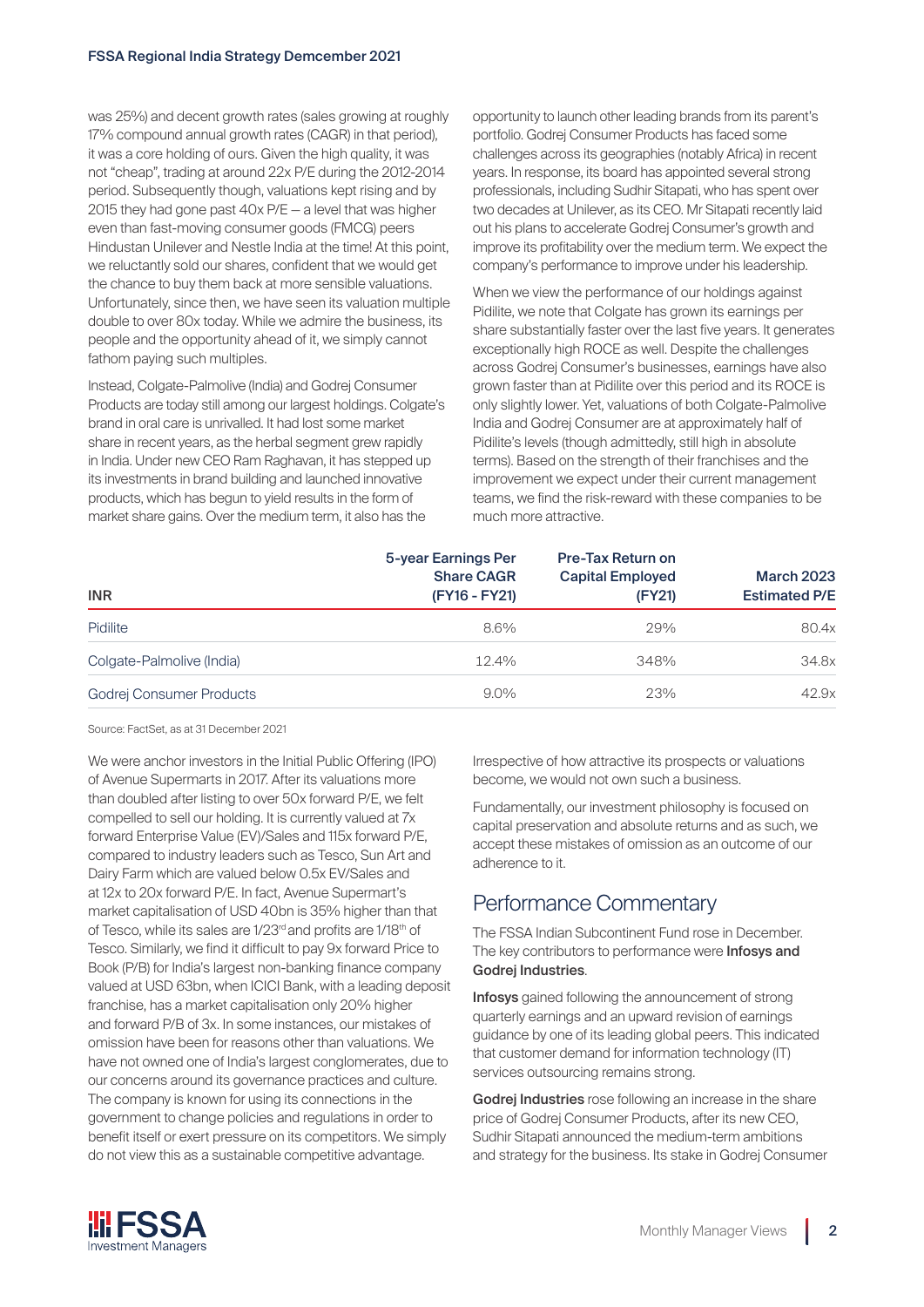Products accounts for 45% of the net asset value of Godrei Industries.

The key detractors were Solara Active Pharma and Kotak Mahindra Bank.

Solara Active Pharma declined due to concerns about inflation in prices of its key raw materials. Our discussions with the management reassured us that the long-term

#### Composite Performance (to 31 December 2021)

prospects are still bright. The management has an ambition to grow revenues nearly four-fold over the next five years.

Kotak Mahindra Bank declined due to concerns related to the emergence of a new variant of Covid-19, which could lead to disruptions in economic activity. The bank has built a strong track record of withstanding such disruptions while maintaining strong asset quality. We expect this to continue.

| Discrete 1 Year Returns | 12mths to<br>31/12/21 | 12mths to<br>31/12/20 | 12mths to<br>31/12/19 | 12mths to<br>31/12/18 | 12mths to<br>31/12/17 |
|-------------------------|-----------------------|-----------------------|-----------------------|-----------------------|-----------------------|
| Indian Subcontinent     | 23.64%                | 765%                  | 112%                  | $-0.61\%$             | 28.88%                |
| <b>MSCI IN Gross</b>    | 2783%                 | $12.32\%$             | 342%                  | $-1.54\%$             | 26.74%                |

#### These figures refer to the past. Past performance is not a reliable indicator of future results. For investors based in countries with currencies other than USD, the return may increase or decrease as a result of currency fluctuations.

The strategy performance figures is the weighted average performance of FSSA IM's funds that contribute to the strategy in question, is based on monthly performances and are net of a default annual management fee of 0.85%. The strategy was launched 7 February 1994.

Source: Lipper IM / First Sentier Investors (UK) Funds Limited.